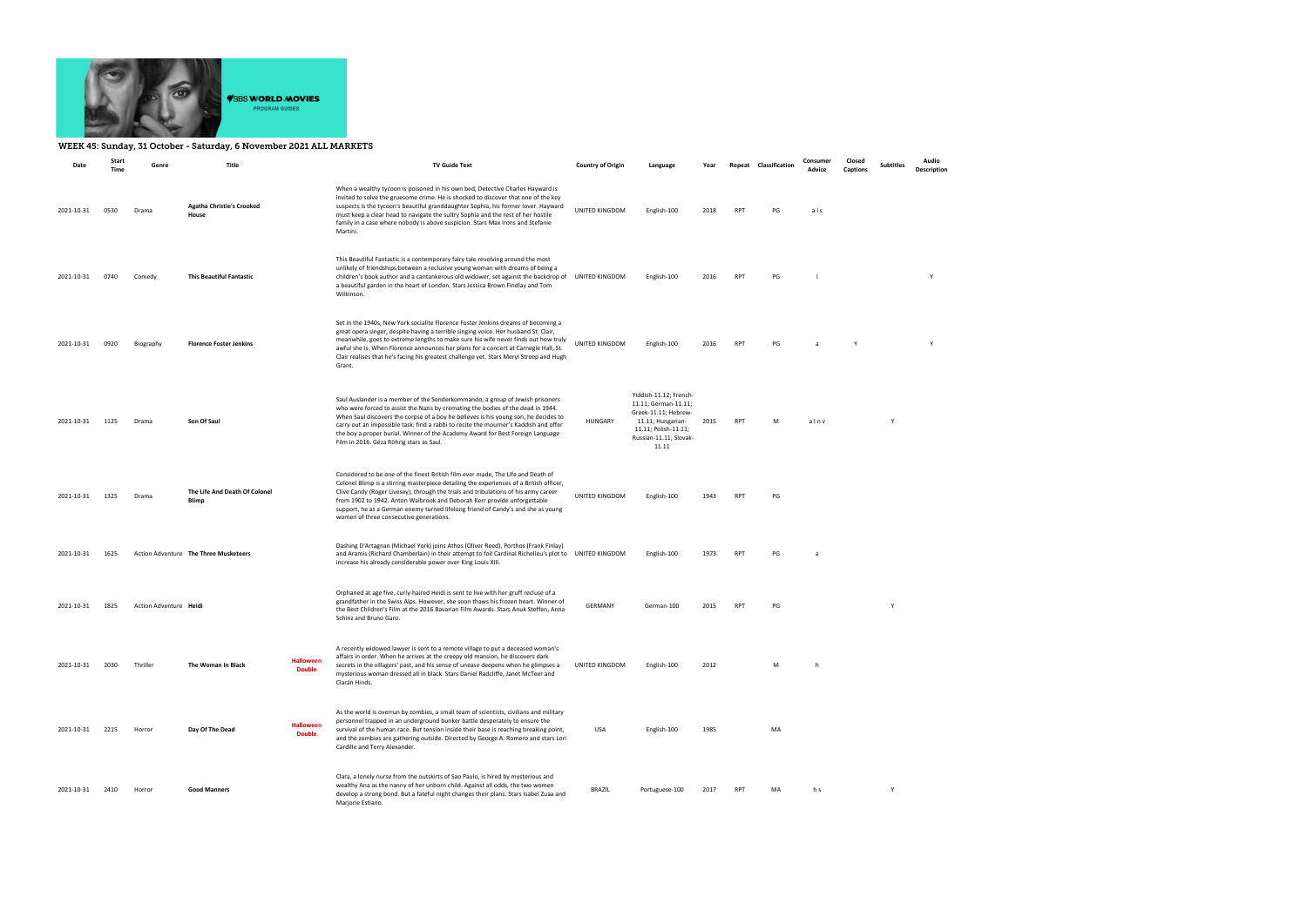| 2021-10-31 | 2640 | Thriller               | The Clan                              |                                   | Based on the true story of the Puccio clan, who appeared, on the surface, to be a<br>respectable middle-class family in Buenos Aires in the 1980s. Except this was a<br>smokescreen for their undercover activities, which consisted of kidnapping rich<br>people, detaining them in their own house, torturing them gratuitously and doing<br>away with them after cashing the ransom. Stars Guillermo Francella and Peter<br>Lanzani.                                        | ARGENTINA      | Spanish-100                                                                                                                                            | 2015 | <b>RPT</b>      | MA | s v  |              | Y |  |
|------------|------|------------------------|---------------------------------------|-----------------------------------|--------------------------------------------------------------------------------------------------------------------------------------------------------------------------------------------------------------------------------------------------------------------------------------------------------------------------------------------------------------------------------------------------------------------------------------------------------------------------------|----------------|--------------------------------------------------------------------------------------------------------------------------------------------------------|------|-----------------|----|------|--------------|---|--|
| 2021-10-31 | 2840 | Biography              | <b>Florence Foster Jenkins</b>        |                                   | Set in the 1940s, New York socialite Florence Foster Jenkins dreams of becoming a<br>great opera singer, despite having a terrible singing voice. Her husband St. Clair,<br>meanwhile, goes to extreme lengths to make sure his wife never finds out how truly<br>awful she is. When Florence announces her plans for a concert at Carnegie Hall, St.<br>Clair realises that he's facing his greatest challenge yet. Stars Meryl Streep and Hugh<br>Grant.                     | UNITED KINGDOM | English-100                                                                                                                                            | 2016 | <b>RPT</b>      | PG |      | $\mathsf{Y}$ |   |  |
| 2021-11-01 | 0645 |                        | Action Adventure The Three Musketeers |                                   | Dashing D'Artagnan (Michael York) joins Athos (Oliver Reed), Porthos (Frank Finlay)<br>and Aramis (Richard Chamberlain) in their attempt to foil Cardinal Richelieu's plot to UNITED KINGDOM<br>increase his already considerable power over King Louis XIII.                                                                                                                                                                                                                  |                | English-100                                                                                                                                            | 1973 | RPT             | PG |      |              |   |  |
| 2021-11-01 | 0845 | Animation              | <b>Richard The Stork</b>              |                                   | Orphaned at birth and raised by a stork family, the teenage sparrow Richard believes<br>he is one of them. But when the time comes to reveal his true identity and migrate<br>to Africa without him, Richard boldly chases after them to prove that he is a stork<br>after all.                                                                                                                                                                                                | BELGIUM        | English-100                                                                                                                                            | 2017 | <b>RPT</b>      | G  |      |              |   |  |
| 2021-11-01 | 1020 | Comedy                 | The Abc's Of Love                     |                                   | Vincent, in his thirties without children, infiltrates a tribe with mysterious codes and<br>language: the school PTA. Finding himself at parent-teacher meetings, school trips,<br>and the end of year fair is quite a feat for him. Stars Vincent Dedienne, Camélia<br>Jordana and Oscar Pauleau.                                                                                                                                                                             | <b>FRANCE</b>  | French-100                                                                                                                                             | 2020 | <b>RPT</b>      | M  |      |              | Y |  |
| 2021-11-01 | 1155 | Action Adventure Heidi |                                       |                                   | Orphaned at age five, curly-haired Heidi is sent to live with her gruff recluse of a<br>grandfather in the Swiss Alps. However, she soon thaws his frozen heart. Winner of<br>the Best Children's Film at the 2016 Bavarian Film Awards. Stars Anuk Steffen, Anna<br>Schinz and Bruno Ganz.                                                                                                                                                                                    | GERMANY        | German-100                                                                                                                                             | 2015 | <b>RPT</b>      | PG |      |              | Y |  |
| 2021-11-01 | 1400 | Family                 | The Thief Lord                        |                                   | After their mother dies, two young brothers flee their wicked aunt and head for<br>Venice. Living on the streets, they fall in with a group of child thieves and their<br>charismatic young leader, Scipio. From the gang's hideout in an old movie theatre,<br>the brothers and are drawn into a series of fantastic adventures that will leave them<br>all changed forever. Stars Aaron Johnson and Jasper Harris.                                                           | UNITED KINGDOM | English-100                                                                                                                                            | 2006 | RP <sub>1</sub> | PG | ahlv |              |   |  |
| 2021-11-01 | 1550 | Animation              | The Triplets of Belleville            |                                   | When her grandson is kidnapped by the French mafia while competing in the Tour<br>de France, Madame Souza and her beloved pooch Bruno team up with the Belleville<br>Sisters - an aged song-and-dance team from the days of Fred Astaire - to rescue him.<br>Directed by Sylvain Chomet.                                                                                                                                                                                       | <b>FRANCE</b>  | French-100                                                                                                                                             | 2003 | <b>RPT</b>      | PG |      |              | Y |  |
| 2021-11-01 | 1720 | History                | <b>Mission Mangal</b>                 | <b>Celebrate</b>                  | Based on true events of the Indian Space Research Organisation (ISRO) successfully<br>launching the Mars Orbiter Mission (Mangalyaan), making it the least expensive<br>mission to Mars. Directed by Jagan Shakti and stars Akshay Kumar and Vidya Balan.                                                                                                                                                                                                                      | <b>INDIA</b>   | Hindi-100                                                                                                                                              | 2019 | <b>RPT</b>      | PG | alv  |              | Y |  |
| 2021-11-01 | 1940 | Biography              | <b>The Damned United</b>              |                                   | A film about controversial soccer manager Brian Clough, set in 1974 but flashing<br>back to the 1960s, about Clough's ill-fated 44-day reign as coach of Leeds United,<br>then one of England's most successful soccer teams. Directed by Tom Hooper and<br>stars Michael Sheen, Timothy Spall and Jim Broadbent.                                                                                                                                                              | UNITED KINGDOM | English-100                                                                                                                                            | 2009 | RPT             | M  |      | Y            |   |  |
| 2021-11-01 | 2130 | Comedy                 | Angrezi Medium                        | <b>Celebrate</b><br><b>Diwali</b> | When his daughter decides to further her studies in London, a hardworking<br>Rajasthani businessman does everything in power to make her dreams come true.<br>Stars Irrfan Khan, Radhika Madan and Kareena Kapoor.                                                                                                                                                                                                                                                             | <b>INDIA</b>   | Hindi-87; English-13                                                                                                                                   | 2020 | <b>RPT</b>      | PG | alv  |              | Y |  |
| 2021-11-01 | 2410 | Drama                  | Son Of Saul                           |                                   | Saul Auslander is a member of the Sonderkommando, a group of Jewish prisoners<br>who were forced to assist the Nazis by cremating the bodies of the dead in 1944.<br>When Saul discovers the corpse of a boy he believes is his young son, he decides to<br>carry out an impossible task: find a rabbi to recite the mourner's Kaddish and offer<br>the boy a proper burial. Winner of the Academy Award for Best Foreign Language<br>Film in 2016. Géza Röhrig stars as Saul. | HUNGARY        | Yiddish-11.12; French-<br>11.11; German-11.11;<br>Greek-11.11; Hebrew-<br>11.11; Hungarian-<br>11.11; Polish-11.11;<br>Russian-11.11; Slovak-<br>11.11 | 2015 | RPT             | M  | alnv |              | Y |  |
| 2021-11-01 | 2610 | Drama                  | Esteros                               |                                   | Matías and Jerónimo, two childhood friends, reconnect as adults and explore their<br>long-repressed feelings for each other. Directed by Papu Curotto and stars Ignacio<br>Rogers and Esteban Masturini.                                                                                                                                                                                                                                                                       | ARGENTINA      | Spanish-94;<br>Portuguese-6                                                                                                                            | 2016 | <b>RPT</b>      | MA | - S  |              | Y |  |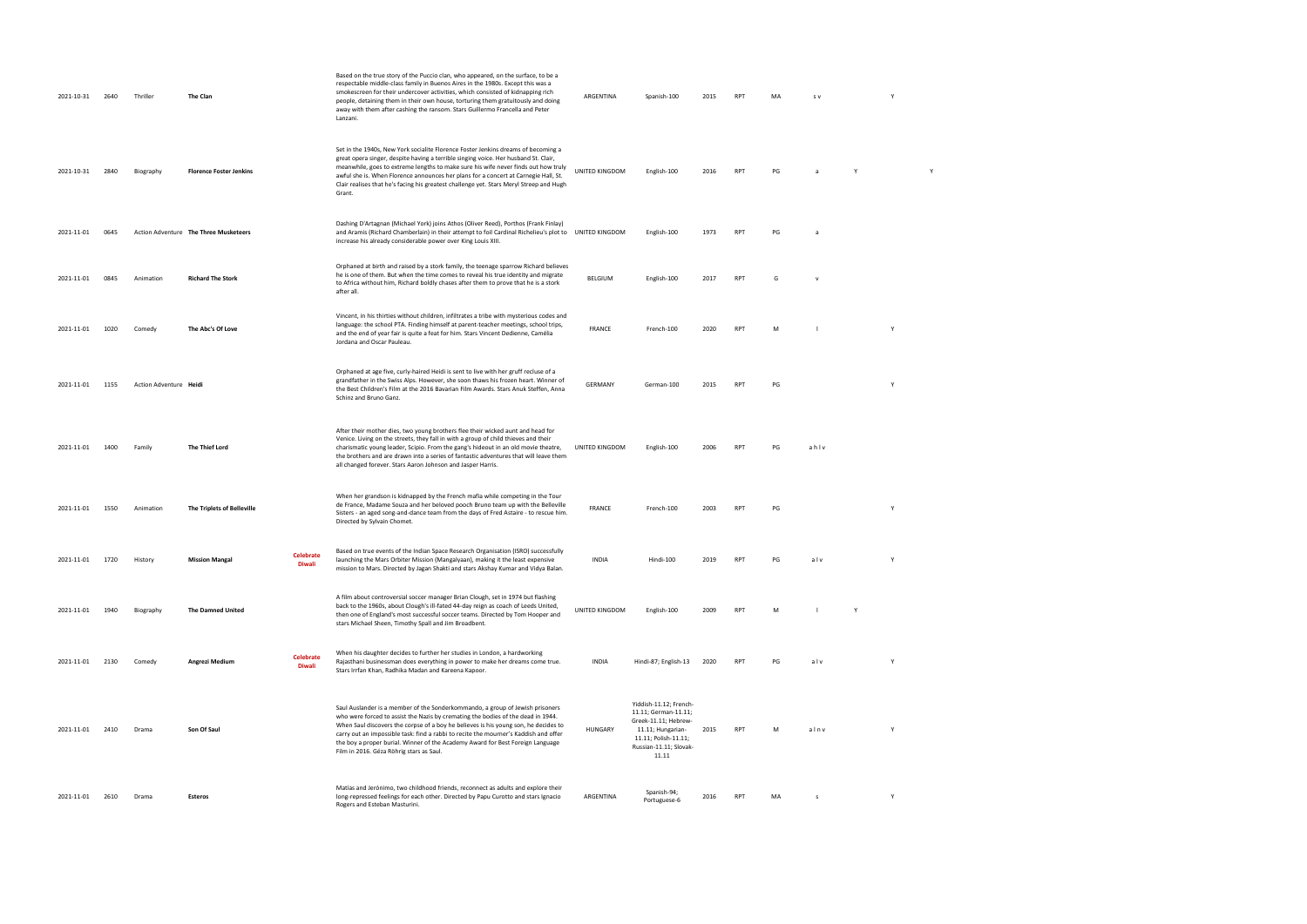| 2021-11-01 | 2745  | Drama                  | The Elephant And The Butterfly        |                            | Dour ex-boyfriend Antoine returns to his Belgian hometown where he reunites with<br>his ex-lover and the mother of their five-year-old girl, Elsa, whom he has never met.<br>Through an unexpected turn of events, Antoine suddenly finds himself left alone to<br>take care of the spirited youngster. Stars Thomas Blanchard, Judith Chemla and Lina<br>Doillon.                                                                                                                       | BELGIUM      | French-100                   | 2017 | <b>RPT</b> | M  |             | Y |   |  |  |
|------------|-------|------------------------|---------------------------------------|----------------------------|------------------------------------------------------------------------------------------------------------------------------------------------------------------------------------------------------------------------------------------------------------------------------------------------------------------------------------------------------------------------------------------------------------------------------------------------------------------------------------------|--------------|------------------------------|------|------------|----|-------------|---|---|--|--|
| 2021-11-02 | 0520  | History                | <b>Mission Mangal</b>                 | <b>Celebrate</b><br>Diwali | Based on true events of the Indian Space Research Organisation (ISRO) successfully<br>launching the Mars Orbiter Mission (Mangalyaan), making it the least expensive<br>mission to Mars. Directed by Jagan Shakti and stars Akshay Kumar and Vidya Balan.                                                                                                                                                                                                                                | <b>INDIA</b> | Hindi-100                    | 2019 | <b>RPT</b> | PG | alv         | Y |   |  |  |
| 2021-11-02 | 0740  | Action Adventure Heidi |                                       |                            | Orphaned at age five, curly-haired Heidi is sent to live with her gruff recluse of a<br>grandfather in the Swiss Alps. However, she soon thaws his frozen heart. Winner of<br>the Best Children's Film at the 2016 Bavarian Film Awards. Stars Anuk Steffen, Anna<br>Schinz and Bruno Ganz.                                                                                                                                                                                              | GERMANY      | German-100                   | 2015 | <b>RPT</b> | PG |             | Y |   |  |  |
| 2021-11-02 | 0945  | Animation              | The Triplets of Belleville            |                            | When her grandson is kidnapped by the French mafia while competing in the Tour<br>de France, Madame Souza and her beloved pooch Bruno team up with the Belleville<br>Sisters - an aged song-and-dance team from the days of Fred Astaire - to rescue him.<br>Directed by Sylvain Chomet.                                                                                                                                                                                                 | FRANCE       | French-100                   | 2003 | <b>RPT</b> | PG |             | Y |   |  |  |
| 2021-11-02 | 1115  |                        | Action Adventure The Three Musketeers |                            | Dashing D'Artagnan (Michael York) joins Athos (Oliver Reed), Porthos (Frank Finlay)<br>and Aramis (Richard Chamberlain) in their attempt to foil Cardinal Richelieu's plot to UNITED KINGDOM<br>increase his already considerable power over King Louis XIII.                                                                                                                                                                                                                            |              | English-100                  | 1973 | <b>RPT</b> | PG | a           |   |   |  |  |
| 2021-11-02 | 1315  | Comedy                 | Angrezi Medium                        | <b>Celebrate</b><br>Diwali | When his daughter decides to further her studies in London, a hardworking<br>Rajasthani businessman does everything in power to make her dreams come true.<br>Stars Irrfan Khan, Radhika Madan and Kareena Kapoor.                                                                                                                                                                                                                                                                       | INDIA        | Hindi-87; English-13         | 2020 | <b>RPT</b> | PG | alv         | Y |   |  |  |
| 2021-11-02 | 1555  | Animation              | <b>Richard The Stork</b>              |                            | Orphaned at birth and raised by a stork family, the teenage sparrow Richard believes<br>he is one of them. But when the time comes to reveal his true identity and migrate<br>to Africa without him, Richard boldly chases after them to prove that he is a stork<br>after all.                                                                                                                                                                                                          | BELGIUM      | English-100                  | 2017 | <b>RPT</b> | G  | $\mathbf v$ |   |   |  |  |
| 2021-11-02 | 1730  | Drama                  | The Lunchbox                          | <b>Celebrate</b><br>Diwali | Lonely housewife Ila (Nimrat Kaur) decides to try adding some spice to her stale<br>marriage by preparing a special lunch for her neglectful husband. Unfortunately, the<br>delivery winds up in the hands of Saajan (Irrfan Khan), an irritable widower. Curious<br>about her husband's response, Ila adds a note to the next day's lunchbox, and thus<br>begins an unusual friendship in which Saajan and Ila can talk about their joys and<br>sorrows without ever meeting in person. | <b>INDIA</b> | English-50; Hindi-50         | 2013 | <b>RPT</b> | PG | a           | Y |   |  |  |
| 2021-11-02 | 1930  | Drama                  | <b>Big Night</b>                      |                            | In a late 1950's beach town, food changes everything as two battling brothers turn<br>their Italian restaurant, their lives and loves, upside down when jazz great Louis<br>Prima comes to dinner.                                                                                                                                                                                                                                                                                       | USA          | English-100                  | 1996 | <b>RPT</b> | M  | - 1         |   | Y |  |  |
| 2021-11-02 | -2130 |                        |                                       | <b>Celebrate</b><br>Diwali | This satirical black comedy tells the story of Bala, a young man struggling to live with<br>premature baldness in a world with superficial ideas of beauty. When his insecurity<br>threatens his marriage, Bala seeks the help of a lawyer. Directed by Amar Kaushik<br>and stars Ayushmann Khurrana and Bhumi Pednekar.                                                                                                                                                                 | <b>INDIA</b> | Hindi-95; English-5          |      |            |    | als         |   |   |  |  |
| 2021-11-02 | 2355  | Thriller               | The Clan                              |                            | Based on the true story of the Puccio clan, who appeared, on the surface, to be a<br>respectable middle-class family in Buenos Aires in the 1980s. Except this was a<br>smokescreen for their undercover activities, which consisted of kidnapping rich<br>people, detaining them in their own house, torturing them gratuitously and doing<br>away with them after cashing the ransom. Stars Guillermo Francella and Peter<br>Lanzani.                                                  | ARGENTINA    | Spanish-100                  | 2015 | <b>RPT</b> | MA | S V         | Y |   |  |  |
| 2021-11-02 | 2555  | <b>Martial Arts</b>    | Ip Man 3                              |                            | When a band of brutal gangsters led by a crooked property developer (Mike Tyson)<br>make a play to take over the city, Master Ip is forced to take a stand. Fists will fly as<br>some of the most incredible fight scenes ever filmed play out on the big screen in<br>this soon-to-be genre classic. Directed by Wilson Yip and stars Donnie Yen.                                                                                                                                       | CHINA        | Cantonese-95; English-<br>-5 | 2015 | <b>RPT</b> | M  | alv         | Y |   |  |  |
| 2021-11-02 | 2755  | Animation              | The Triplets of Belleville            |                            | When her grandson is kidnapped by the French mafia while competing in the Tour<br>de France, Madame Souza and her beloved pooch Bruno team up with the Belleville<br>Sisters - an aged song-and-dance team from the days of Fred Astaire - to rescue him.<br>Directed by Sylvain Chomet.                                                                                                                                                                                                 | FRANCE       | French-100                   | 2003 | <b>RPT</b> | PG |             | Y |   |  |  |
| 2021-11-03 | 0525  | Drama                  | The Lunchbox                          | <b>Celebrate</b><br>Diwali | Lonely housewife Ila (Nimrat Kaur) decides to try adding some spice to her stale<br>marriage by preparing a special lunch for her neglectful husband. Unfortunately, the<br>delivery winds up in the hands of Saajan (Irrfan Khan), an irritable widower. Curious<br>about her husband's response, Ila adds a note to the next day's lunchbox, and thus<br>begins an unusual friendship in which Saajan and Ila can talk about their joys and<br>sorrows without ever meeting in person. | <b>INDIA</b> | English-50; Hindi-50         | 2013 | <b>RPT</b> | PG | <b>a</b>    | Y |   |  |  |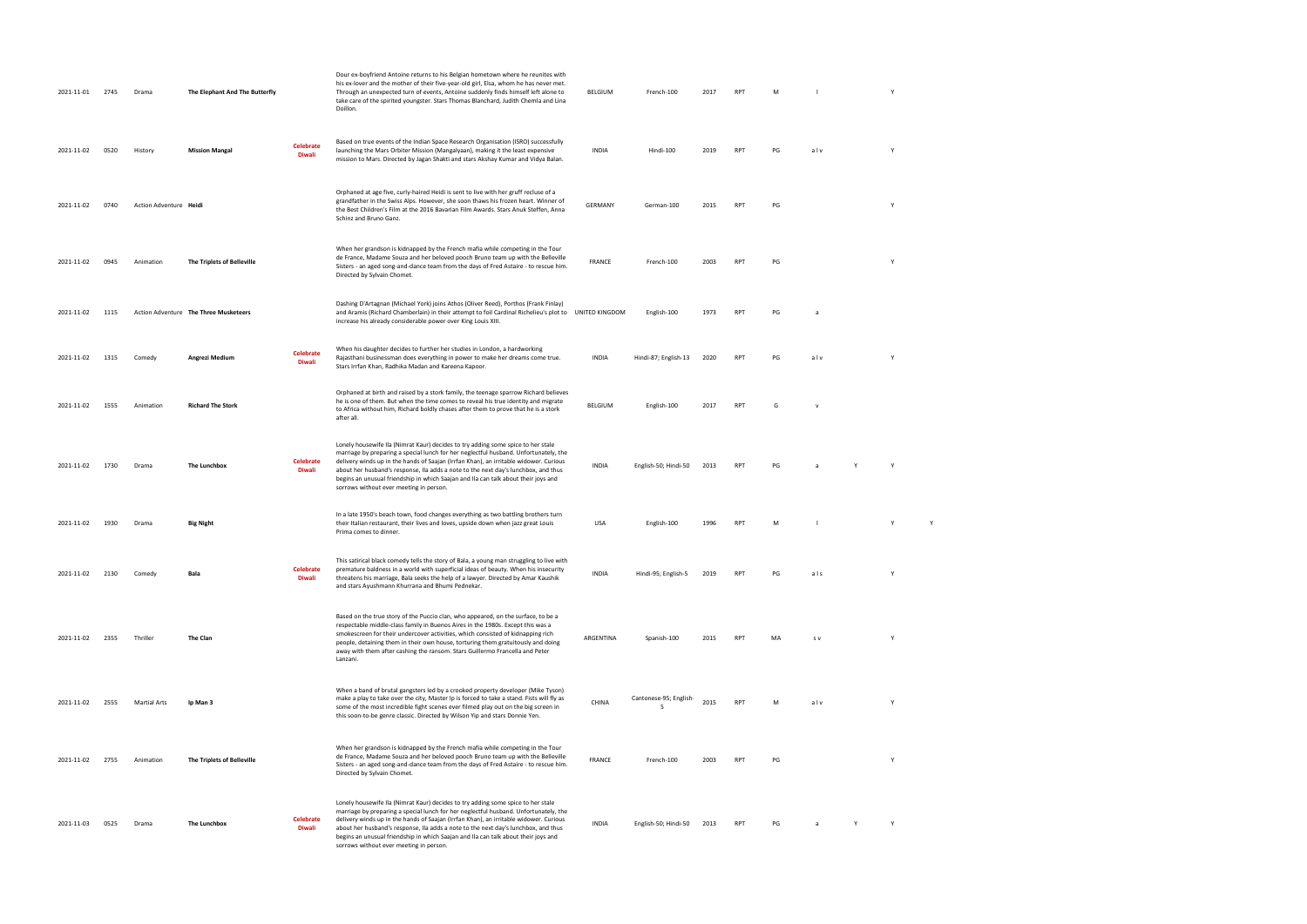| 2021-11-03 | 0725 | Comedy    | Angrezi Medium                 | <b>Celebrate</b><br><b>Diwali</b> | When his daughter decides to further her studies in London, a hardworking<br>Rajasthani businessman does everything in power to make her dreams come true.<br>Stars Irrfan Khan, Radhika Madan and Kareena Kapoor.                                                                                                                                                                                                                                                                                                          | <b>INDIA</b>   | Hindi-87; English-13 | 2020 | <b>RPT</b> | PG | alv          |   |  |
|------------|------|-----------|--------------------------------|-----------------------------------|-----------------------------------------------------------------------------------------------------------------------------------------------------------------------------------------------------------------------------------------------------------------------------------------------------------------------------------------------------------------------------------------------------------------------------------------------------------------------------------------------------------------------------|----------------|----------------------|------|------------|----|--------------|---|--|
| 2021-11-03 | 1005 | Family    | The Thief Lord                 |                                   | After their mother dies, two young brothers flee their wicked aunt and head for<br>Venice. Living on the streets, they fall in with a group of child thieves and their<br>charismatic young leader, Scipio. From the gang's hideout in an old movie theatre,<br>the brothers and are drawn into a series of fantastic adventures that will leave them<br>all changed forever. Stars Aaron Johnson and Jasper Harris.                                                                                                        | UNITED KINGDOM | English-100          | 2006 | <b>RPT</b> | PG | ahlv         |   |  |
| 2021-11-03 | 1155 | History   | <b>Mission Mangal</b>          | <b>Celebrate</b><br><b>Diwali</b> | Based on true events of the Indian Space Research Organisation (ISRO) successfully<br>launching the Mars Orbiter Mission (Mangalyaan), making it the least expensive<br>mission to Mars. Directed by Jagan Shakti and stars Akshay Kumar and Vidya Balan.                                                                                                                                                                                                                                                                   | <b>INDIA</b>   | Hindi-100            | 2019 | <b>RPT</b> | PG | alv          | Y |  |
| 2021-11-03 | 1415 | Comedy    | Parade                         |                                   | Two children come across a variety of performers, including acrobats, jugglers and a<br>mime with a series of impressions, when they go behind the scenes of a small circus.<br>Directed by and starring Jacques Tati.                                                                                                                                                                                                                                                                                                      | <b>FRANCE</b>  | French-100           | 1974 | <b>RPT</b> | G  |              | Y |  |
| 2021-11-03 | 1555 | Family    | Hacker                         |                                   | Thirteen-year-old Benjamin is not only a highly skilled hacker, but also a teenager<br>who is highly distrustful of others following the loss of his mother seven years<br>earlier. When he discovers that his mother didn't die in an accident as he was led to<br>believe, he makes up his mind to investigate the matter and to find out what really<br>happened to her. Stars Rumle Kærså and Josephine Højbjerg.                                                                                                       | DENMARK        | Danish-100           | 2019 | <b>RPT</b> | PG | al           | Y |  |
| 2021-11-03 | 1740 | Musical   | <b>Walking On Sunshine</b>     |                                   | Set to the music of popular hit songs from the 1980s. A beautiful coastal village,<br>present day Italy. After a whirlwind romance, Maddie is preparing to marry<br>gorgeous Italian Raf, and has invited her sister Taylor to the wedding. Unbeknownst<br>to Maddie, however, Raf is Taylor's ex-holiday flame, and the love of her life. Stars<br>Greg Wise, Annabel Scholey and Giulio Berruti.                                                                                                                          | ENGLAND        | English-100          | 2014 | <b>RPT</b> | PG | a            |   |  |
| 2021-11-03 | 1930 | Drama     | <b>American Pastoral</b>       |                                   | Based on the Pulitzer Prize-winning Philip Roth novel, the film is set during the<br>turmoil of 1960s America. A successful businessman and his beauty queen wife<br>watch as their seemingly perfect life falls apart after the police accuse their daughter<br>of a deadly bombing. Directed by and stars Ewan McGregor, and also stars Jennifer<br>Connelly and Dakota Fanning.                                                                                                                                          | USA            | English-100          | 2017 | <b>RPT</b> | M  | als          |   |  |
| 2021-11-03 | 2130 | Drama     | <b>Gully Boy</b>               | <b>Celebrate</b><br><b>Diwali</b> | Murad, an underdog, struggles to convey his views on social issues and life in<br>Dharavi through rapping. His life changes drastically when he meets a local rapper,<br>Shrikant alias MC Sher. Stars Ranvir Singh and Siddhant Chaturvedi.                                                                                                                                                                                                                                                                                | <b>INDIA</b>   | Hindi-100            | 2019 |            | M  | alv          |   |  |
| 2021-11-03 | 2415 | Drama     | The Elephant And The Butterfly |                                   | Dour ex-boyfriend Antoine returns to his Belgian hometown where he reunites with<br>his ex-lover and the mother of their five-year-old girl, Elsa, whom he has never met.<br>Through an unexpected turn of events, Antoine suddenly finds himself left alone to<br>take care of the spirited youngster. Stars Thomas Blanchard, Judith Chemla and Lina<br>Doillon.                                                                                                                                                          | <b>BELGIUM</b> | French-100           | 2017 |            |    |              |   |  |
| 2021-11-03 | 2550 | Biography | Il Divo                        |                                   | For more than 50 years, he has been Italy's most powerful, feared and enigmatic<br>politician. And as Giulio Andreotti begins his seventh term as prime minister, he and<br>his hardliner faction take control of a country reeling from the brazen murders of<br>several high-level bankers, judges and journalists, as well as the kidnapping and<br>assassination of former prime minister, Aldo Moro. Winner of the Jury Prize at<br>Cannes in 2008. Directed by Paolo Sorrentino and stars Toni Servillo as Andreotti. | <b>ITALY</b>   | Italian-100          | 2008 | <b>RPT</b> | MA | $\mathsf{v}$ | Υ |  |
| 2021-11-03 | 2800 | Comedy    | Bala                           | <b>Celebrate</b><br><b>Diwali</b> | This satirical black comedy tells the story of Bala, a young man struggling to live with<br>premature baldness in a world with superficial ideas of beauty. When his insecurity<br>threatens his marriage, Bala seeks the help of a lawyer. Directed by Amar Kaushik<br>and stars Ayushmann Khurrana and Bhumi Pednekar.                                                                                                                                                                                                    | <b>INDIA</b>   | Hindi-95; English-5  | 2019 | RPT        | PG | als          | Υ |  |
| 2021-11-04 | 0625 | Family    | Hacker                         |                                   | Thirteen-year-old Benjamin is not only a highly skilled hacker, but also a teenager<br>who is highly distrustful of others following the loss of his mother seven years<br>earlier. When he discovers that his mother didn't die in an accident as he was led to<br>believe, he makes up his mind to investigate the matter and to find out what really<br>happened to her. Stars Rumle Kærså and Josephine Højbjerg.                                                                                                       | DENMARK        | Danish-100           | 2019 | <b>RPT</b> | PG | al           | Υ |  |
| 2021-11-04 | 0810 | Comedy    | Parade                         |                                   | Two children come across a variety of performers, including acrobats, jugglers and a<br>mime with a series of impressions, when they go behind the scenes of a small circus.<br>Directed by and starring Jacques Tati.                                                                                                                                                                                                                                                                                                      | <b>FRANCE</b>  | French-100           | 1974 | <b>RPT</b> | G  |              | Υ |  |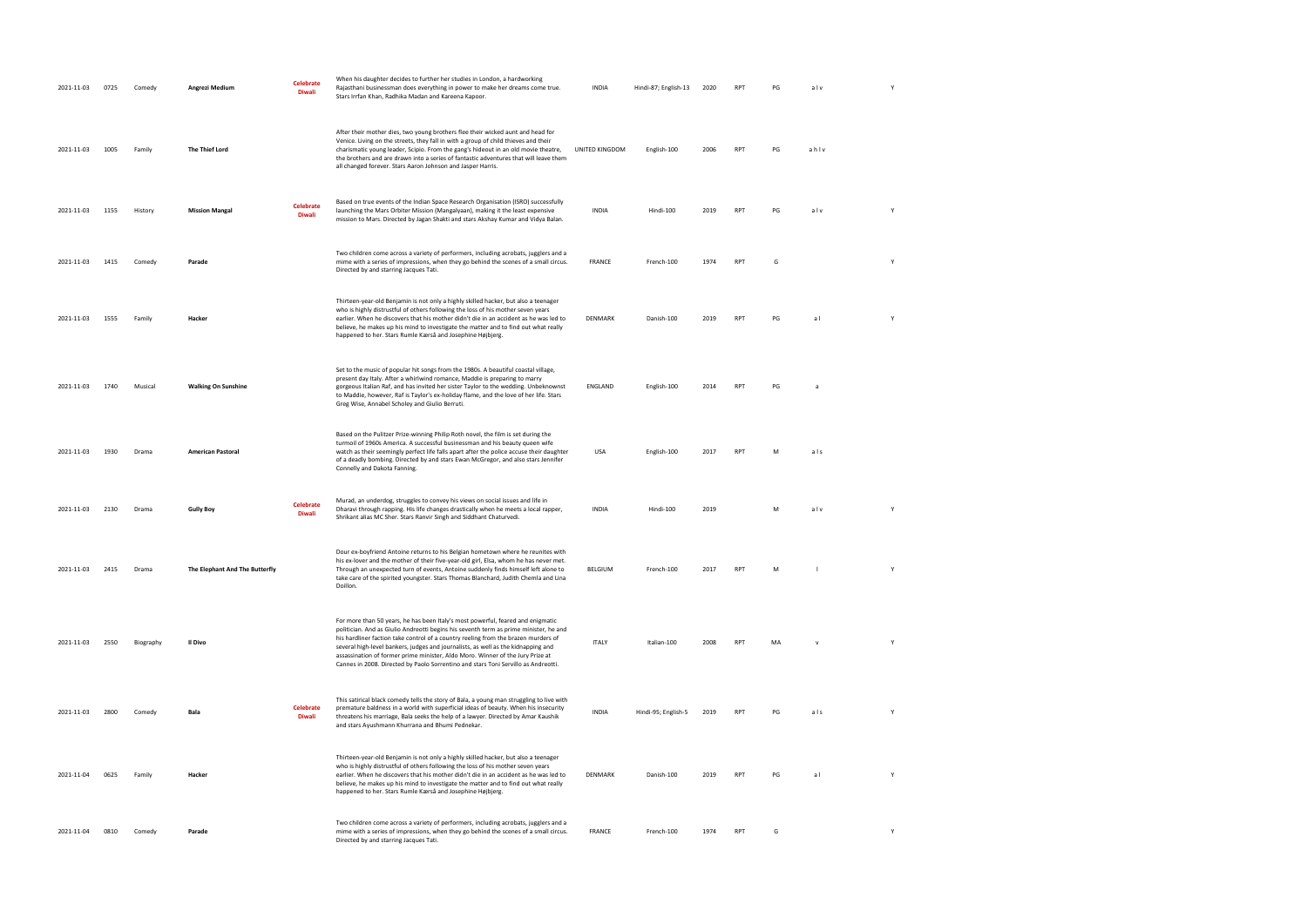| 2021-11-04      | 0950 | Drama                   | The Lunchbox                     | <b>Celebrate</b><br>Diwali        | Lonely housewife Ila (Nimrat Kaur) decides to try adding some spice to her stale<br>marriage by preparing a special lunch for her neglectful husband. Unfortunately, the<br>delivery winds up in the hands of Saajan (Irrfan Khan), an irritable widower. Curious<br>about her husband's response, Ila adds a note to the next day's lunchbox, and thus<br>begins an unusual friendship in which Saajan and Ila can talk about their joys and<br>sorrows without ever meeting in person. | <b>INDIA</b>  | English-50; Hindi-50 | 2013 | RPT        | PG |     |              |  |  |  |
|-----------------|------|-------------------------|----------------------------------|-----------------------------------|------------------------------------------------------------------------------------------------------------------------------------------------------------------------------------------------------------------------------------------------------------------------------------------------------------------------------------------------------------------------------------------------------------------------------------------------------------------------------------------|---------------|----------------------|------|------------|----|-----|--------------|--|--|--|
| 2021-11-04      | 1150 | Musical                 | <b>Walking On Sunshine</b>       |                                   | Set to the music of popular hit songs from the 1980s. A beautiful coastal village,<br>present day Italy. After a whirlwind romance, Maddie is preparing to marry<br>gorgeous Italian Raf, and has invited her sister Taylor to the wedding. Unbeknownst<br>to Maddie, however, Raf is Taylor's ex-holiday flame, and the love of her life. Stars<br>Greg Wise, Annabel Scholey and Giulio Berruti.                                                                                       | ENGLAND       | English-100          | 2014 | <b>RPT</b> | PG | a   |              |  |  |  |
| 2021-11-04      | 1340 | Action Adventure Lassie |                                  |                                   | When a financial crisis hits the Carraclough family, they are forced to sell their<br>beloved dog to a local duke. But Lassie isn't happy with her new living arrangements<br>and soon sets out on an 800km journey back to the home she loves. Directed by<br>Charles Sturridge and stars Peter O'Toole, John Lynch and Samantha Morton.                                                                                                                                                | <b>FRANCE</b> | English-100          |      |            |    |     |              |  |  |  |
| 2021-11-04      | 1530 | Animation               | <b>Ernest and Celestine</b>      |                                   | In normal bear life, it is frowned upon to make friends with a mouse. But Ernest, a<br>big bear, a clown and musician who lives on the fringes of bear society, welcomes<br>little Celestine into his home. She is an orphan and has fled the mouse world down<br>below. These two solitary characters find support and comfort in one another, but in<br>the process, fly in the face of convention, upsetting the established order.                                                   | FRANCE        | English-100          | 2012 | RPT        | PG |     |              |  |  |  |
| 2021-11-04      | 1705 | Comedy                  | Bala                             | <b>Celebrate</b><br>Diwali        | This satirical black comedy tells the story of Bala, a young man struggling to live with<br>premature baldness in a world with superficial ideas of beauty. When his insecurity<br>threatens his marriage, Bala seeks the help of a lawyer. Directed by Amar Kaushik<br>and stars Ayushmann Khurrana and Bhumi Pednekar.                                                                                                                                                                 | <b>INDIA</b>  | Hindi-95; English-5  | 2019 | <b>RPT</b> | PG | als | $\mathsf{v}$ |  |  |  |
| 2021-11-04      | 1930 | Drama                   | The Impossible                   |                                   | In 2004, Maria, Henry and their three kids decide to travel to Thailand to spend<br>Christmas. But their luxurious holiday turns into a nightmare when, without<br>warning, a tsunami strikes their resort and separates the family. Stars Naomi Watts,<br>Ewan McGregor and Tom Holland.                                                                                                                                                                                                | SPAIN         | English-100          | 2013 | RPT        | M  | al  |              |  |  |  |
| 2021-11-04      | 2135 | Biography               | <b>Ms Dhoni The Untold Story</b> | <b>Celebrate</b><br><b>Diwali</b> | The untold story of Mahendra Singh Dhoni's journey from Indian Railways ticket<br>collector to trophy collector - the World Cup-winning captain of the men's Indian<br>Cricket Team. Stars Sushant Singh Rajput, Kiara Avani and Anupam Kher.                                                                                                                                                                                                                                            | <b>INDIA</b>  | Hindi-100            | 2016 |            |    |     |              |  |  |  |
| 2021-11-04      |      | Comedy                  | High Heels                       |                                   | Famous singer Becky de Paramo leaves her daughter Rebecca behind in Spain to<br>follow her career overseas. Rebecca grows up obsessed with her absent mother and<br>even marries Manuel a top TV executive who is one of her mother's many former<br>lovers. Directed by Pedro Almodóvar and stars Victoria Abril and Marisa Paredes.                                                                                                                                                    | SPAIN         | Spanish-100          | 1991 | <b>RP</b>  |    |     |              |  |  |  |
| 2021-11-04 2710 |      | Drama                   | <b>Gully Boy</b>                 | <b>Celebrate</b><br><b>Diwali</b> | Murad, an underdog, struggles to convey his views on social issues and life in<br>Dharavi through rapping. His life changes drastically when he meets a local rapper,<br>Shrikant alias MC Sher. Stars Ranvir Singh and Siddhant Chaturvedi.                                                                                                                                                                                                                                             | <b>INDIA</b>  | Hindi-100            | 2019 | RPT        | M  | alv | Y            |  |  |  |
| 2021-11-05      | 0555 | Comedy                  | Parade                           |                                   | Two children come across a variety of performers, including acrobats, jugglers and a<br>mime with a series of impressions, when they go behind the scenes of a small circus.<br>Directed by and starring Jacques Tati.                                                                                                                                                                                                                                                                   | FRANCE        | French-100           | 1974 | RPT        | G  |     |              |  |  |  |
| 2021-11-05      | 0735 | Musical                 | <b>Walking On Sunshine</b>       |                                   | Set to the music of popular hit songs from the 1980s. A beautiful coastal village,<br>present day Italy. After a whirlwind romance, Maddie is preparing to marry<br>gorgeous Italian Raf, and has invited her sister Taylor to the wedding. Unbeknownst<br>to Maddie, however, Raf is Taylor's ex-holiday flame, and the love of her life. Stars<br>Greg Wise, Annabel Scholey and Giulio Berruti.                                                                                       | ENGLAND       | English-100          | 2014 | <b>RPT</b> | PG |     |              |  |  |  |
| 2021-11-05      | 0925 | Family                  | Hacker                           |                                   | Thirteen-year-old Benjamin is not only a highly skilled hacker, but also a teenager<br>who is highly distrustful of others following the loss of his mother seven years<br>earlier. When he discovers that his mother didn't die in an accident as he was led to<br>believe, he makes up his mind to investigate the matter and to find out what really<br>happened to her. Stars Rumle Kærså and Josephine Højbjerg.                                                                    | DENMARK       | Danish-100           | 2019 | <b>RPT</b> | PG | a l |              |  |  |  |
| 2021-11-05 1110 |      | Drama                   | <b>Gully Boy</b>                 | <b>Celebrate</b><br><b>Diwali</b> | Murad, an underdog, struggles to convey his views on social issues and life in<br>Dharavi through rapping. His life changes drastically when he meets a local rapper,<br>Shrikant alias MC Sher. Stars Ranvir Singh and Siddhant Chaturvedi.                                                                                                                                                                                                                                             | <b>INDIA</b>  | Hindi-100            | 2019 | <b>RPT</b> | м  | alv |              |  |  |  |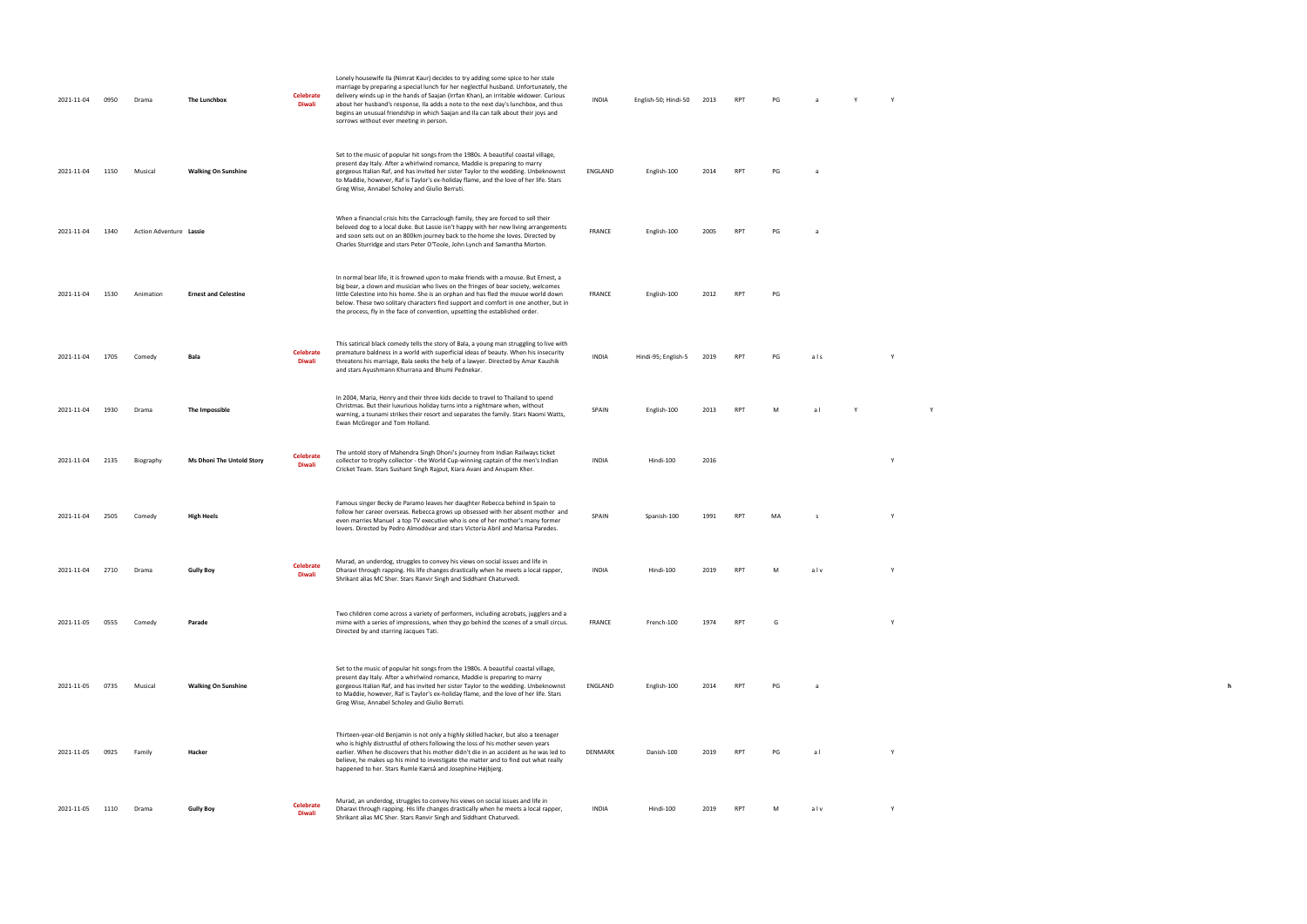| 2021-11-05 | 1355 | Drama                   | <b>Martian Child</b>             |                                   | David, a science fiction writer struggling to move on from the death of his wife,<br>adopts a hyperactive six-year-old boy who has an unusual identity crisis - he believes<br>he is an alien from Mars. Directed by Menno Meyjes and stars John Cusack, Amanda<br>Peet and Bobby Coleman.                                                                                                                                             | USA           | English-100          | 2008 | <b>RPT</b> | PG | a              |   |   |  |
|------------|------|-------------------------|----------------------------------|-----------------------------------|----------------------------------------------------------------------------------------------------------------------------------------------------------------------------------------------------------------------------------------------------------------------------------------------------------------------------------------------------------------------------------------------------------------------------------------|---------------|----------------------|------|------------|----|----------------|---|---|--|
| 2021-11-05 | 1555 | Drama                   | <b>The Finishers</b>             |                                   | Julien dreams of adventure. But when you live in a wheelchair, such dreams are<br>difficult to fulfil. To do so, Julien challenges his father to compete with him in the<br>'Ironman' triathlon in Nice. A whole family comes together in an attempt to see this<br>incredible exploit through. Directed by Nils Tavernier and stars Fabien Héraud and<br>Jacques Gamblin.                                                             | <b>FRANCE</b> | French-100           | 2013 | <b>RPT</b> | PG |                |   |   |  |
| 2021-11-05 | 1735 | Drama                   | <b>Girl With A Pearl Earring</b> |                                   | Based on the bestselling novel by Tracy Chevalier, and nominated for three<br>Academy Awards in 2004, Girl With a Pearl Earring tells the imagined, intriguing and<br>highly seductive story behind one of Johannes Vermeer's greatest and most<br>enigmatic paintings. Directed by Peter Webber and stars Scarlett Johansson, Colin<br>Firth and Essie Davis.                                                                         | USA           | English-100          | 2004 | <b>RPT</b> | PG | a s            |   | Y |  |
| 2021-11-05 | 1930 | Biography               | Driven                           |                                   | It's 1974 and Jim Hoffman is your average family man - father of two, hard-working<br>pilot, doting husband, and occasional drug smuggler. But when Jim is caught using<br>his family vacation to smuggle cocaine into the US, ambitious FBI agent Benedict<br>Tissa sees an opportunity to earn a major victory for the Bureau by using Jim to<br>entrap his elusive supplier. Stars Jason Sudeikis and Lee Pace.                     | USA           | English-100          | 2018 | <b>RPT</b> | M  | adis           |   | Y |  |
| 2021-11-05 | 2135 | Comedy                  | <b>Bride And Prejudice</b>       | <b>Celebrate</b><br>Diwali        | A modern adaptation of Jane Austen's classic novel, Pride and Prejudice. Mrs Bakshi<br>is looking for suitable husbands for her four daughters. When the rich single<br>gentlemen Balraj and Darcy visit, the Bakshis have high hopes, but circumstances get UNITED KINGDOM<br>in the way of romance. Stars Aishwarya Rai Bachchan, Martin Henderson and<br>Naveen Andrews.                                                            |               | English-100          | 2005 |            | PG | Is v           |   | Y |  |
| 2021-11-05 | 2340 | Comedy                  | A Cool Fish                      |                                   | Cop-turned-security guard Ma Xianyong finds himself in a criminal twilight zone<br>when two unrelated events turn his world upside down. The mysterious<br>disappearance of his boss has implications for his financial security. But even more<br>perilous is the abduction of his paralysed sister.                                                                                                                                  | CHINA         | Mandarin-100         | 2018 | <b>RPT</b> | M  | alv            | Y |   |  |
| 2021-11-05 | 2540 | Drama                   | Summer Of 92                     |                                   | When a quirk of fate launches the Danish national soccer team into the 1992<br>European Championships, their unpopular coach must whip his unprepared squad<br>into shape. Directed by Kasper Barfoed and stars Ulrich Thomsen and Henning<br>Jensen.                                                                                                                                                                                  | DENMARK       | Danish-100           | 2017 | <b>RPT</b> | M  | aln            | Y |   |  |
| 2021-11-05 | 2720 | Comedy                  | Angel-A                          |                                   | André, a kind-hearted small-time crook, owes a large sum of money to one of Paris'<br>most ruthless gangsters. Unable to pay by the deadline, he is about to end it all<br>when he is visited by an angel. Written and directed by Luc Besson and stars Jamel<br>Debbouze, Rie Rasmussen and Gilbert Melki.                                                                                                                            | FRANCE        | French-98; Spanish-2 | 2005 | <b>RPT</b> | M  | $\mathsf{I}$ s | Y |   |  |
| 2021-11-06 | 0500 | Animation               | <b>Ernest and Celestine</b>      |                                   | In normal bear life, it is frowned upon to make friends with a mouse. But Ernest, a<br>big bear, a clown and musician who lives on the fringes of bear society, welcomes<br>little Celestine into his home. She is an orphan and has fled the mouse world down<br>below. These two solitary characters find support and comfort in one another, but in<br>the process, fly in the face of convention, upsetting the established order. | FRANCE        | English-100          | 2012 | <b>RPT</b> | PG |                |   |   |  |
| 2021-11-06 | 0630 | Drama                   | <b>The Finishers</b>             |                                   | Julien dreams of adventure. But when you live in a wheelchair, such dreams are<br>difficult to fulfil. To do so, Julien challenges his father to compete with him in the<br>'Ironman' triathlon in Nice. A whole family comes together in an attempt to see this<br>incredible exploit through. Directed by Nils Tavernier and stars Fabien Héraud and<br>Jacques Gamblin.                                                             | FRANCE        | French-100           | 2013 | <b>RPT</b> | PG |                | Y |   |  |
| 2021-11-06 | 0810 | Action Adventure Lassie |                                  |                                   | When a financial crisis hits the Carraclough family, they are forced to sell their<br>beloved dog to a local duke. But Lassie isn't happy with her new living arrangements<br>and soon sets out on an 800km journey back to the home she loves. Directed by<br>Charles Sturridge and stars Peter O'Toole, John Lynch and Samantha Morton.                                                                                              | <b>FRANCE</b> | English-100          | 2005 | <b>RPT</b> | PG | a              |   |   |  |
| 2021-11-06 | 1005 | Biography               | <b>Ms Dhoni The Untold Story</b> | <b>Celebrate</b><br><b>Diwali</b> | The untold story of Mahendra Singh Dhoni's journey from Indian Railways ticket<br>collector to trophy collector - the World Cup-winning captain of the men's Indian<br>Cricket Team. Stars Sushant Singh Rajput, Kiara Avani and Anupam Kher.                                                                                                                                                                                          | INDIA         | Hindi-100            | 2016 | <b>RPT</b> |    |                | Y |   |  |
| 2021-11-06 | 1335 | Drama                   | <b>Girl With A Pearl Earring</b> |                                   | Based on the bestselling novel by Tracy Chevalier, and nominated for three<br>Academy Awards in 2004, Girl With a Pearl Earring tells the imagined, intriguing and<br>highly seductive story behind one of Johannes Vermeer's greatest and most<br>enigmatic paintings. Directed by Peter Webber and stars Scarlett Johansson, Colin<br>Firth and Essie Davis.                                                                         | USA           | English-100          | 2004 | RPT        | PG | a s            |   | Y |  |